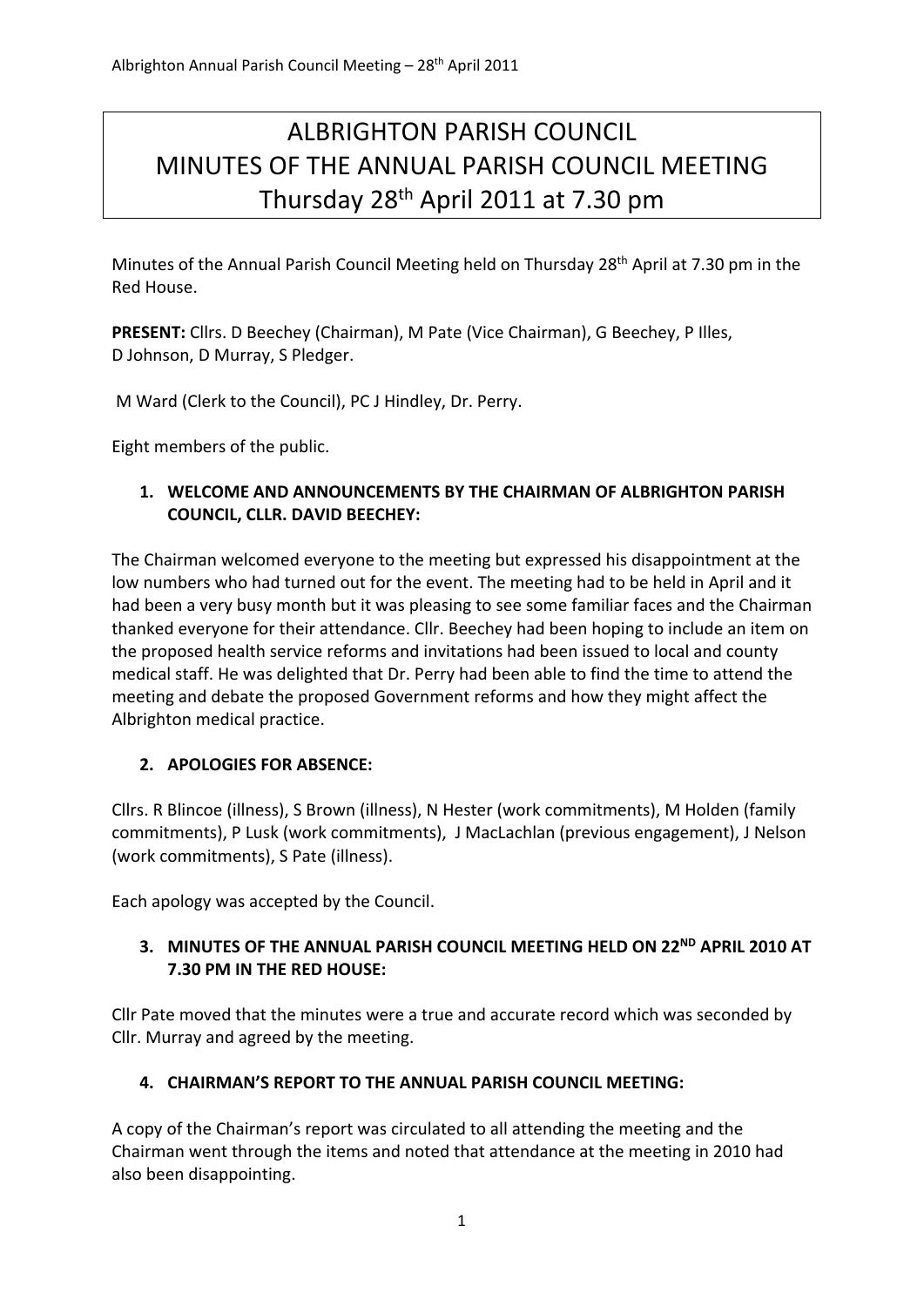There were no questions related to the content of the report and Cllr. Pate moved that the report should be noted. The proposal was seconded by Cllr. Murray and agreed by the meeting.

# 5. **PRESENTATION BY PC HINDLEY ON HER AND HER COLLEAGUE'S EXPERIENCES AND PRIORITIES FOR THE FUTURE AFTER THEIR FIRST FEW MONTHS OF WORK IN ALBRIGHTON:**

PC Hindley reported that she and her colleague PC M Morris each worked 32 hours a week in Albrighton which was a generous allocation in excess of one full time officer. Both were stationed in the village until September 2011 but it was not clear what arrangements would apply beyond that date. CSO J Fletcher would remain in the village until further notice. All officers had been involved in PACT meetings, a drop in session had been held at Wyevale garden centre on garden safety and there had been continuing involvement in the Drop-in centre based at the Methodist Church although this had now been taken over by the "Say Yes" organisation. The main concerns at present were thefts of metal, particularly catalytic converters and thefts from garden sheds. The speed camera originally purchased by Albrighton Parish Council was still being traced by Sgt. Bailey at Shifnal police station.

With regard to the future officers had noted the need for a presence at the Albrighton Fayre and the approbation ceremony in September. A new computer had been made available at the Albrighton police station and a police information point was being located at the library. PC Hindley hoped that colleagues from Shifnal would visit the village more regularly.

Cllr. Pate congratulated both officers on the splendid work that had been completed since they arrived in the village, a view that received considerable support from others present in the meeting. Cllr. Murray expressed concern regarding the number of children travelling in the front of vehicles without wearing seat belts and PC Hindley said that leaflets highlighting the dangers had been distributed at local nurseries. Cllr. Illes also asked all officers to be aware of possible under‐age drinking in the summer months.

The Chairman thanked PC Hindley for her report and for the work she and her colleagues had done in the short time they had been in the community. He very much hoped that Albrighton could retain their services beyond September although he realised that such decisions were not theirs to make.

#### **6. A PRESENTATION BY DR. PERRY ON THE RECENT PROPOSED HEALTH REFORMS AND THEIR POSSIBLE REPERCUSSIONS FOR THE ALBRIGHTON MEDICAL PRACTICE:**

The Chairman invited Dr. Perry to comment on recent Government proposals for health reform. Dr Perry said that he had not prepared a formal presentation but he was happy to engage in a discussion on current health issues if that was satisfactory. He informed the meeting that the Albrighton GPs had signed up to the new county consortium and were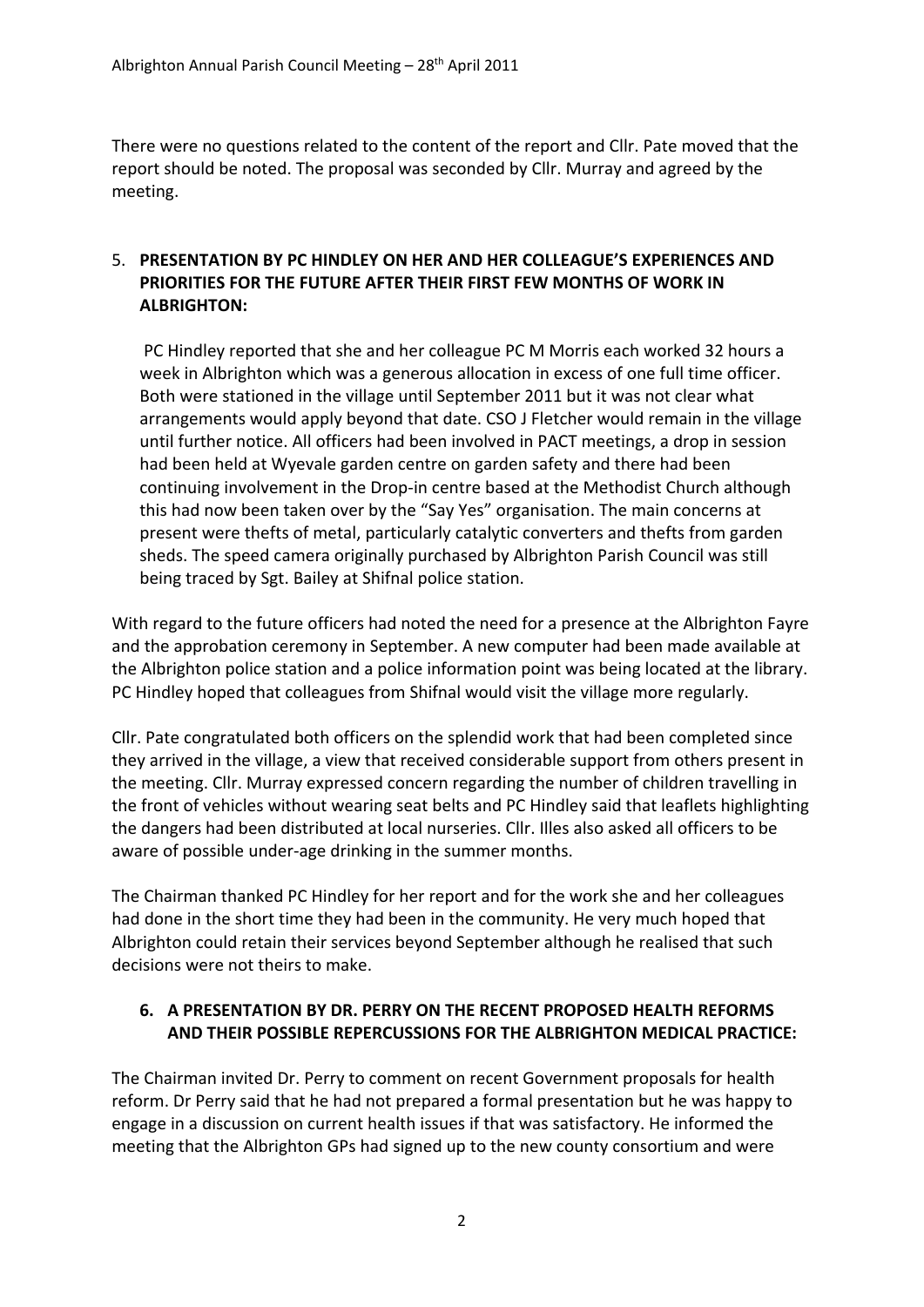committed to trying to spread best practice with maximum economy. Budgets in the near future were likely to be more limited.

Cllr. Pate asked whether the reforms would produce organisations equivalent to surrogate PCTs and in response Dr Perry outlined the historical background to the current proposals. He said that Shropshire ended up with two groupings which could not manage all of the responsibilities and they had had to merge into the present Shropshire and Telford and Wrekin Trust. Recent changes had improved services although it has proved expensive and the system had become very bureaucratic and target driven.

The new GP led commissioning plan is the  $4<sup>th</sup>$  attempt at creating such a system and there would be winners and losers regarding financial controls and the quantity of referrals. There was likely to be pressure on doctors to conform to good practice and challenge the wide disparities which exist between doctors and local surgeries. Dr. Perry believed that the essence of general practice is a doctor led service from doctors committed to the community. Managed services are based on a business model which does not relate to a particular community. He was fearful that consortia will be organised on a profits led basis and he is concerned that the role of a GP becomes akin to a job rather than a vocation.

With regard to the current surgery no funding is available for new provision even though the PCT says the present building is not fit for purpose. Cllr. Illes asked about after hours care and ShropDoc. Dr. Perry said that night calls put great strain on GPs and ShropDoc was a large organisation that offered efficient if non‐personalised care. Maybe some kind of compromise might be possible but a return to former practice was most unlikely.

The Chairman reported that local focus groups were very complimentary about local practice, a view that was echoed by large numbers of residents who had first‐hand experience of their local medical practice. Dr. Perry thanked people for their kind remarks and said that the practice had been lucky in being able to recruit able staff who had added to the expertise of the group.

Cllr. Beechey thanked Dr. Perry for his contribution and for the care he and his colleagues offered to the people of Albrighton and the surrounding district.

#### **7. QUESTIONS AND COMMENTS FROM THE PUBLIC TO THE PARISH COUNCILLORS ON OTHER LOCAL MATTERS AND THE WORK OF THE PARISH COUNCIL DURING THE PREVIOUS YEAR:**

Mr. P Leigh said that he wanted to make three points regarding the Parish Council's work as follows:

- The streetscene still left much to be desired and the Parish Council had failed to motivate Shropshire Council regarding highways, lighting and street furniture.
- Given that the Council had significant reserves some of the money should be made available to increase the hours of the Village Warden to improve street maintenance.